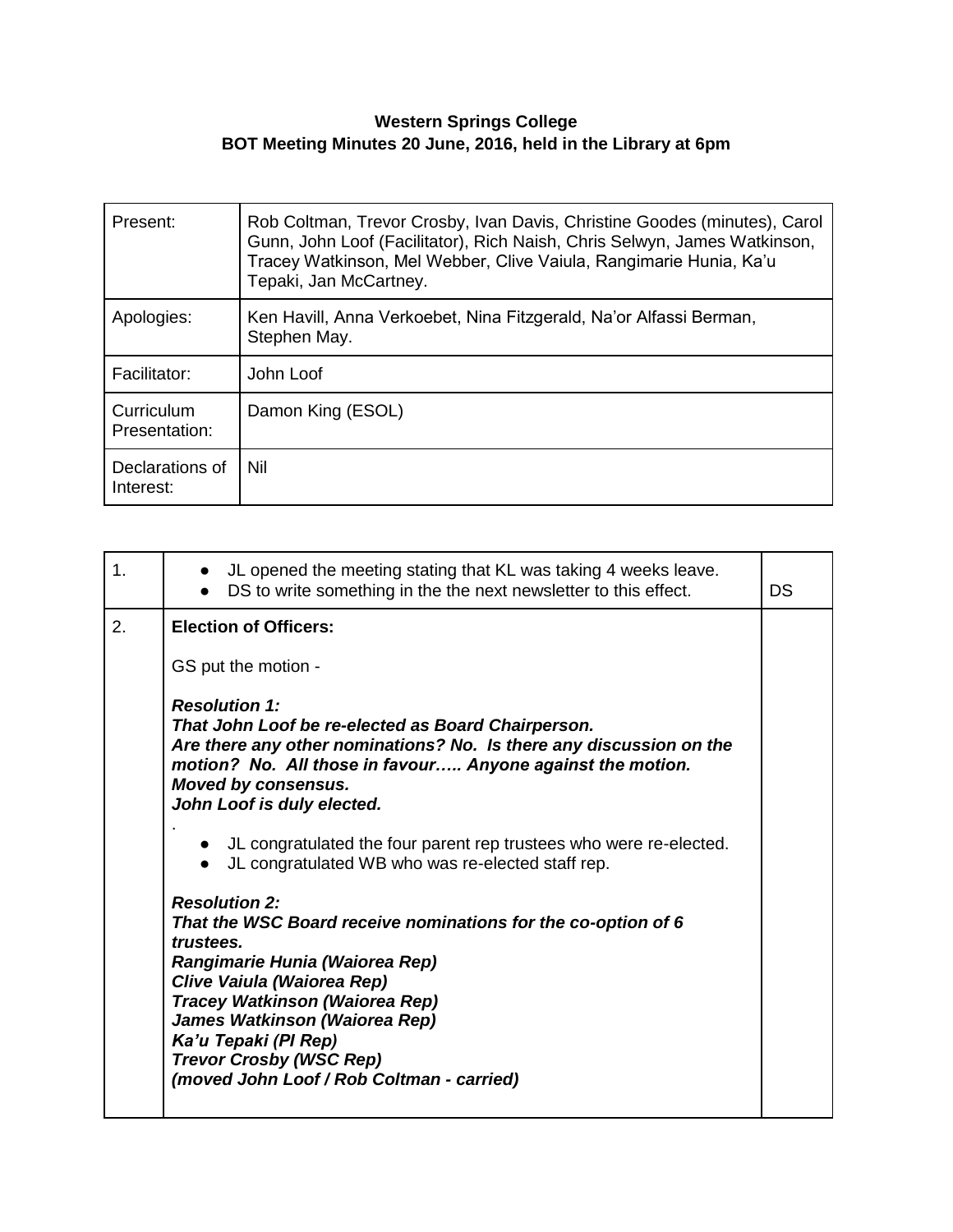|    | • SN welcomed the new trustees.<br>• JL thanked TC for his hard work as Returning Officer for the BOT<br>Elections.<br><b>Resolution 3:</b><br>That the WSC Board recognise the resignation of John Davy from the<br>Finance Committee, acknowledge his excellent services and determine<br>the case for his replacement. (John Loof / Trevor Crosby - carried)<br>• We require someone with a finance background.<br>A member of PAG who is an Accountant is interested in helping out.<br>$\bullet$<br>JM, TC and JW are happy to meet with this woman.<br>$\bullet$<br>JL said the Finance Committee should have a strategic component to<br>it also. Finance Committee to check this out.<br>A formal letter from the Board is to be sent to John Davy.                                                                                                                                                                                                                                                                                                                                                                                                                                                                                                                                                                                                                                                                                 | JL |
|----|---------------------------------------------------------------------------------------------------------------------------------------------------------------------------------------------------------------------------------------------------------------------------------------------------------------------------------------------------------------------------------------------------------------------------------------------------------------------------------------------------------------------------------------------------------------------------------------------------------------------------------------------------------------------------------------------------------------------------------------------------------------------------------------------------------------------------------------------------------------------------------------------------------------------------------------------------------------------------------------------------------------------------------------------------------------------------------------------------------------------------------------------------------------------------------------------------------------------------------------------------------------------------------------------------------------------------------------------------------------------------------------------------------------------------------------------|----|
| 3. | <b>Monitoring:</b><br>Strategic Plan Goal 1: To attain the highest possible academic levels<br>of student achievement.                                                                                                                                                                                                                                                                                                                                                                                                                                                                                                                                                                                                                                                                                                                                                                                                                                                                                                                                                                                                                                                                                                                                                                                                                                                                                                                      |    |
|    | <b>Curriculum Presentation: ESOL - Damon King (HOD)</b>                                                                                                                                                                                                                                                                                                                                                                                                                                                                                                                                                                                                                                                                                                                                                                                                                                                                                                                                                                                                                                                                                                                                                                                                                                                                                                                                                                                     |    |
|    | • Damon king took the floor.<br>Damon talked to his tabled power point presentation and previously<br>$\bullet$<br>emailed ESOL report.<br>Junior ESOL students showed a steady progression across the<br>$\bullet$<br>strands (Reading, Writing, Speaking and Listening) in 2015.<br>Overall, senior students achieved well in 2015, with most standards<br>$\bullet$<br>seeing well over 50% of students achieve.<br>Unfortunately, there was not the same rate of success in the UE<br>$\bullet$<br>literacy course with only 5 students passing the Reading standard<br>and 2 students passing the Writing standard.<br>The reason for the low rate of success in the UE course was the low<br>level of English the students started the course with, combined with<br>the short amount of time with the students.<br>In order to avoid a repeat of 2015 steps have been taken to ensure<br>$\bullet$<br>that students this year have a stronger English ability before being<br>placed in the UE class.<br>Challenges - International fee paying students come with<br>expectations of getting UE literacy credits . We need to be clear that<br>it is a 3 year process except in exceptional cases.<br>Two pathways – one academic and a general English course would<br>be the ideal in Damon's opinion.<br>JM would like to know the numbers in the basic group and the<br>numbers in the advanced group. She asked Damon for them. |    |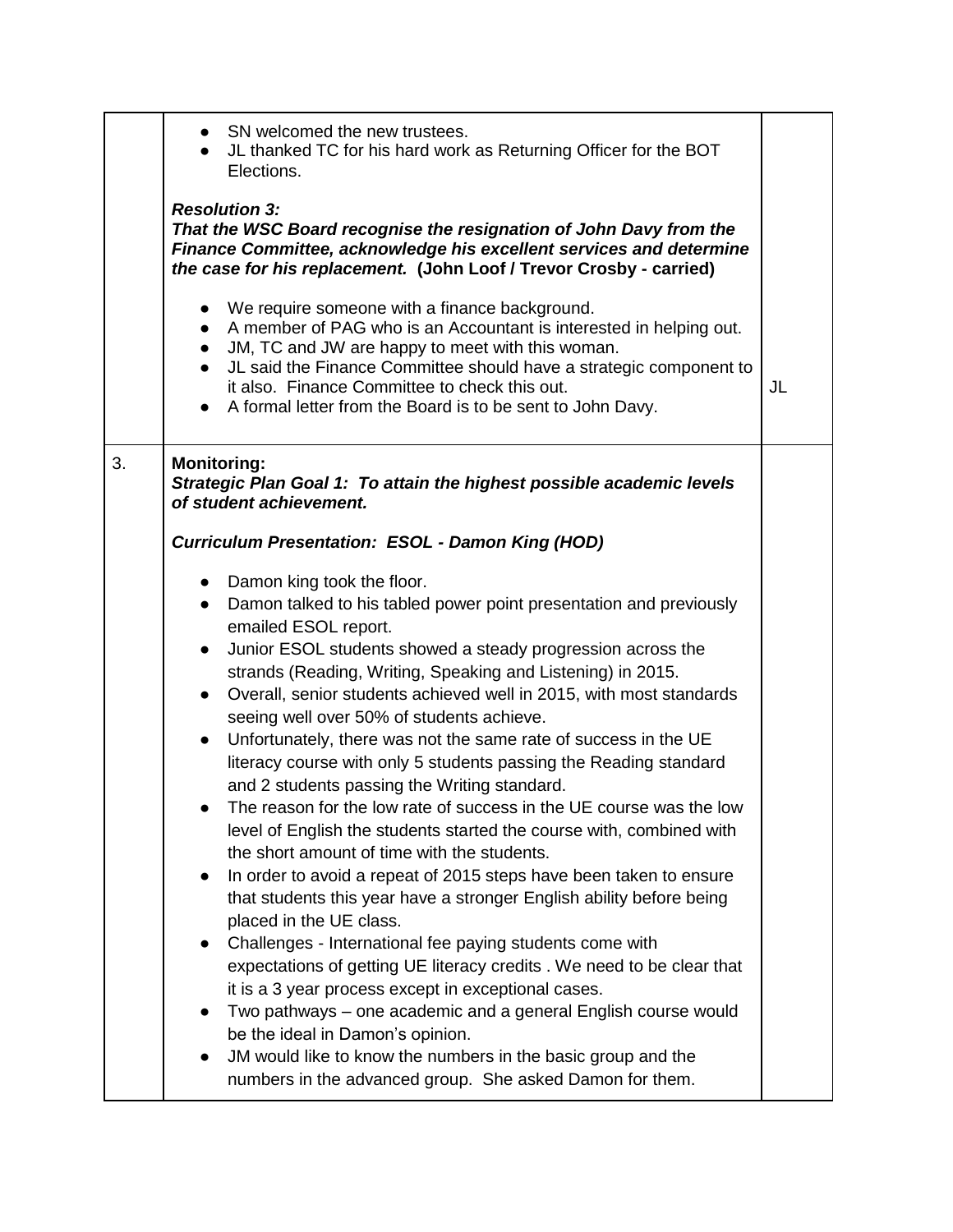|    | John thanked Damon for his report.                                                                                                                                                                                                                                                                                                                                                                                                                                                                                                                                                                                                                                                                                                                                                                                                                                                                                                                                                                                                                                                                                                                                                                                                                                                                                                                                                                                                                                                                                                                                     |  |
|----|------------------------------------------------------------------------------------------------------------------------------------------------------------------------------------------------------------------------------------------------------------------------------------------------------------------------------------------------------------------------------------------------------------------------------------------------------------------------------------------------------------------------------------------------------------------------------------------------------------------------------------------------------------------------------------------------------------------------------------------------------------------------------------------------------------------------------------------------------------------------------------------------------------------------------------------------------------------------------------------------------------------------------------------------------------------------------------------------------------------------------------------------------------------------------------------------------------------------------------------------------------------------------------------------------------------------------------------------------------------------------------------------------------------------------------------------------------------------------------------------------------------------------------------------------------------------|--|
|    | <b>Resolution 4:</b><br>That the Board of Trustees receives the ESOL department report.<br>(moved John Loof / Trevor Crosby- carried)                                                                                                                                                                                                                                                                                                                                                                                                                                                                                                                                                                                                                                                                                                                                                                                                                                                                                                                                                                                                                                                                                                                                                                                                                                                                                                                                                                                                                                  |  |
| 4. | <b>Strategic Decision</b><br>Strategic Plan Goal 3: To achieve equitable status for Nga Puna O<br>Waiorea Kura Rumaki and full co-governance status for Maori.                                                                                                                                                                                                                                                                                                                                                                                                                                                                                                                                                                                                                                                                                                                                                                                                                                                                                                                                                                                                                                                                                                                                                                                                                                                                                                                                                                                                         |  |
|    | Strategic Plan Goal 6: To manage the design and construction of the<br>new school with the intention of creating an outstanding teaching and<br>learning environment.                                                                                                                                                                                                                                                                                                                                                                                                                                                                                                                                                                                                                                                                                                                                                                                                                                                                                                                                                                                                                                                                                                                                                                                                                                                                                                                                                                                                  |  |
|    | <b>Whare Ahika / Caretaker's House</b>                                                                                                                                                                                                                                                                                                                                                                                                                                                                                                                                                                                                                                                                                                                                                                                                                                                                                                                                                                                                                                                                                                                                                                                                                                                                                                                                                                                                                                                                                                                                 |  |
|    | JW talked to his tabled discussion document in connection with the<br>$\bullet$<br>school house / Whare Ahika.<br>• The Whare Ahika is important and critical to Waiorea's growth.<br>The document is about succession planning. Its also about giving<br>$\bullet$<br>the house back to WSC and Nga Puna O Waiorea establishing its<br>own Whare Ahika.<br>The essence of the proposal is the separation of roles of the<br>$\bullet$<br>Caretaker's House and Whare Ahika.<br>Two roles have evolved. One for the caretaking role, one for the<br>$\bullet$<br>24/7 needs of the Kura. We need to put a plan in place for the future.<br>JW would like to see the proposed resolution go to the Property<br>$\bullet$<br>Committee for an overall strategy then to report back to the board.<br>RN says to put in on the table with the Ministry and to maybe<br>$\bullet$<br>integrate with the new building. He says the Ministry will say it has to<br>come out of the entitlement. Would it not be sensible to have two<br>facilities?<br>TW says we should look at 5YA for a Whare Ahika (specialist<br>facilities).<br>We are two years out from a new building - what will happen in the<br>future in regard to caretaking?<br>The strategy is to build a new Whare Ahika which forever remains<br>$\bullet$<br>with Nga Oho and Waiorea supporting long term vision, excellent<br>Maori educational outcomes and returning the caretaker's house to<br>WSC property management.<br>JW would like the Property Committee to look at the options.<br>$\bullet$ |  |
|    | <b>Resolution 5:</b><br>That the WSC Board supports ongoing planning concerning the<br>proposed Whare Ahika and WSC Caretaker's House under the<br>auspices of the Board Property Committee. (moved James Watkinson /<br><b>Rich Naish - carried)</b>                                                                                                                                                                                                                                                                                                                                                                                                                                                                                                                                                                                                                                                                                                                                                                                                                                                                                                                                                                                                                                                                                                                                                                                                                                                                                                                  |  |
| 5. | <b>Strategic Decision</b>                                                                                                                                                                                                                                                                                                                                                                                                                                                                                                                                                                                                                                                                                                                                                                                                                                                                                                                                                                                                                                                                                                                                                                                                                                                                                                                                                                                                                                                                                                                                              |  |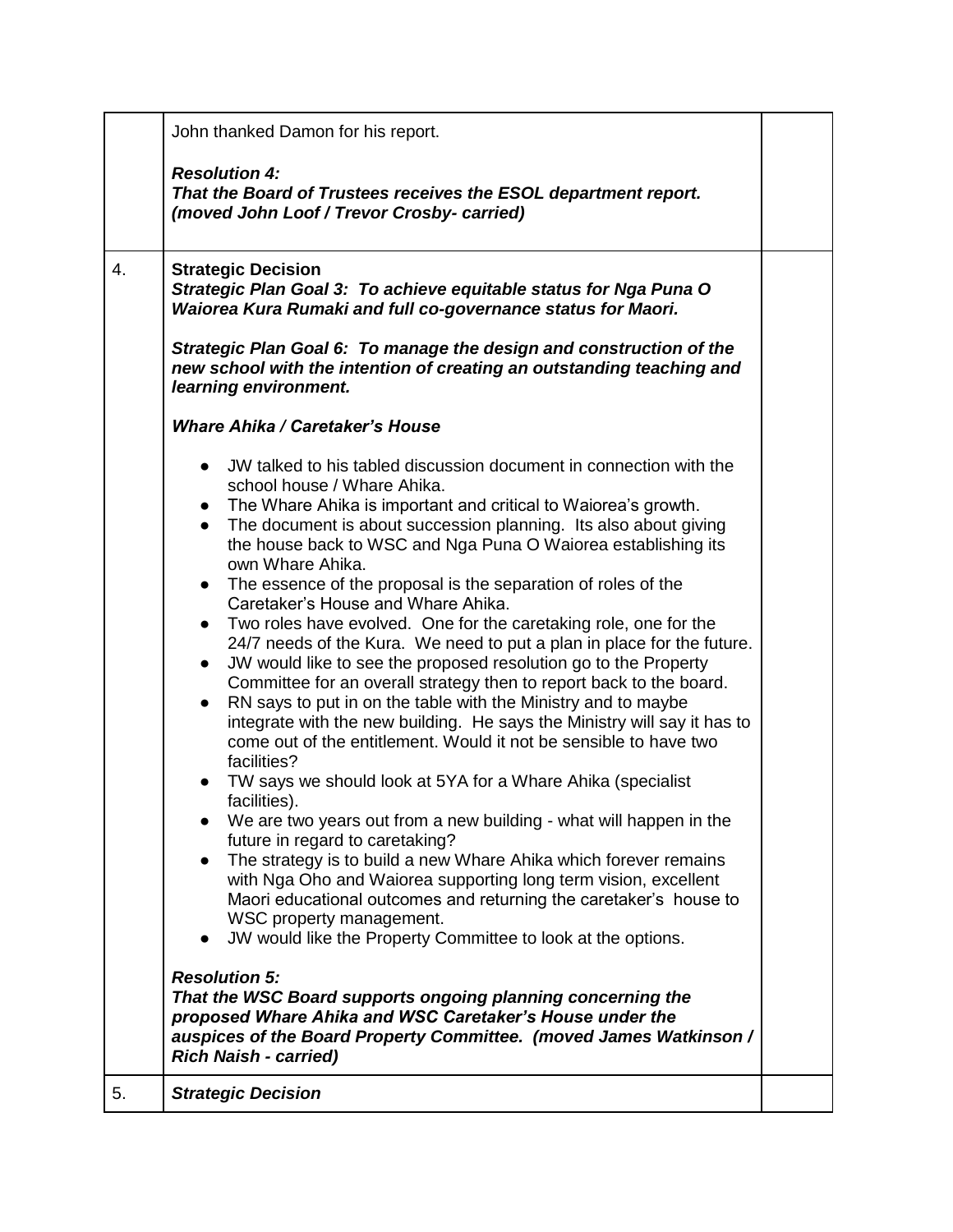|    | Strategic Plan Goal 4: To continue to develop a safe, positive,<br>supportive and inclusive school climate for learning and teaching.                                                                                                                                                                                                                                                                                                                  |           |
|----|--------------------------------------------------------------------------------------------------------------------------------------------------------------------------------------------------------------------------------------------------------------------------------------------------------------------------------------------------------------------------------------------------------------------------------------------------------|-----------|
|    | <b>WSC Charter: Values Statement</b>                                                                                                                                                                                                                                                                                                                                                                                                                   |           |
|    | Resolution 6: That the WSC Board ratifies the inclusion of the Values<br><b>Statement in the school Charter</b>                                                                                                                                                                                                                                                                                                                                        |           |
|    | An important task carried out by the PB4L team during the second<br>$\bullet$<br>semester last year was to carry out a comprehensive survey of<br>students and colleagues to establish the degree of consensus about<br>WSC's values. The survey analysis resulted in the highlighting of the<br>following five values:                                                                                                                                |           |
|    | "Everyone in our bicultural learning community is expected to join us in<br>valuing:                                                                                                                                                                                                                                                                                                                                                                   |           |
|    | • Fairness / Tautikatanga - treating others with respect which you in<br>turn expect.                                                                                                                                                                                                                                                                                                                                                                  |           |
|    | • Creativity / Auahatanga - the action of turning new and imaginative<br>ideas into reality.                                                                                                                                                                                                                                                                                                                                                           |           |
|    | Inclusion / Whakakotahitanga - valuing all students and all staff in all<br>$\bullet$<br>aspects of school life and community by removing barriers to<br>participation and achievement.                                                                                                                                                                                                                                                                |           |
|    | • Diversity / Nga Rereketanga - affirming that everyone is different.<br>• Sustainability / Tautiakitanga - maintaining our environment and<br>acquiring effective learning behaviours."                                                                                                                                                                                                                                                               |           |
|    | SN would like some input into this. He says this needs to be revisited. As a<br>teacher he has not had enough time for input.                                                                                                                                                                                                                                                                                                                          |           |
|    | This needs to go back to senior management for further discussion.                                                                                                                                                                                                                                                                                                                                                                                     | <b>SM</b> |
|    | Resolution above not passed.                                                                                                                                                                                                                                                                                                                                                                                                                           |           |
| 6. | 7.55: Break<br>After the break DS left the meeting                                                                                                                                                                                                                                                                                                                                                                                                     |           |
| 7. | <b>Strategic Decision</b><br>Strategic Plan Goal 2: To provide excellent teaching across all<br>curriculum areas with priority given to the attraction, development<br>recognition and retention of teaching, management and support staff.                                                                                                                                                                                                            |           |
|    | Peter Gall introduced himself.<br>Mike Leach and Peter Gall are now running Edsolnz taking over from<br>Ron Scott. Both are ex-principals of Auckland school.<br>Peter explained the process of pre-advertising, and explained that he<br>$\bullet$<br>would be meeting with board, staff and student groups to help frame-<br>up some questions around the type of person WSC wants.<br>RH wants more than an interview process. Peter responded that |           |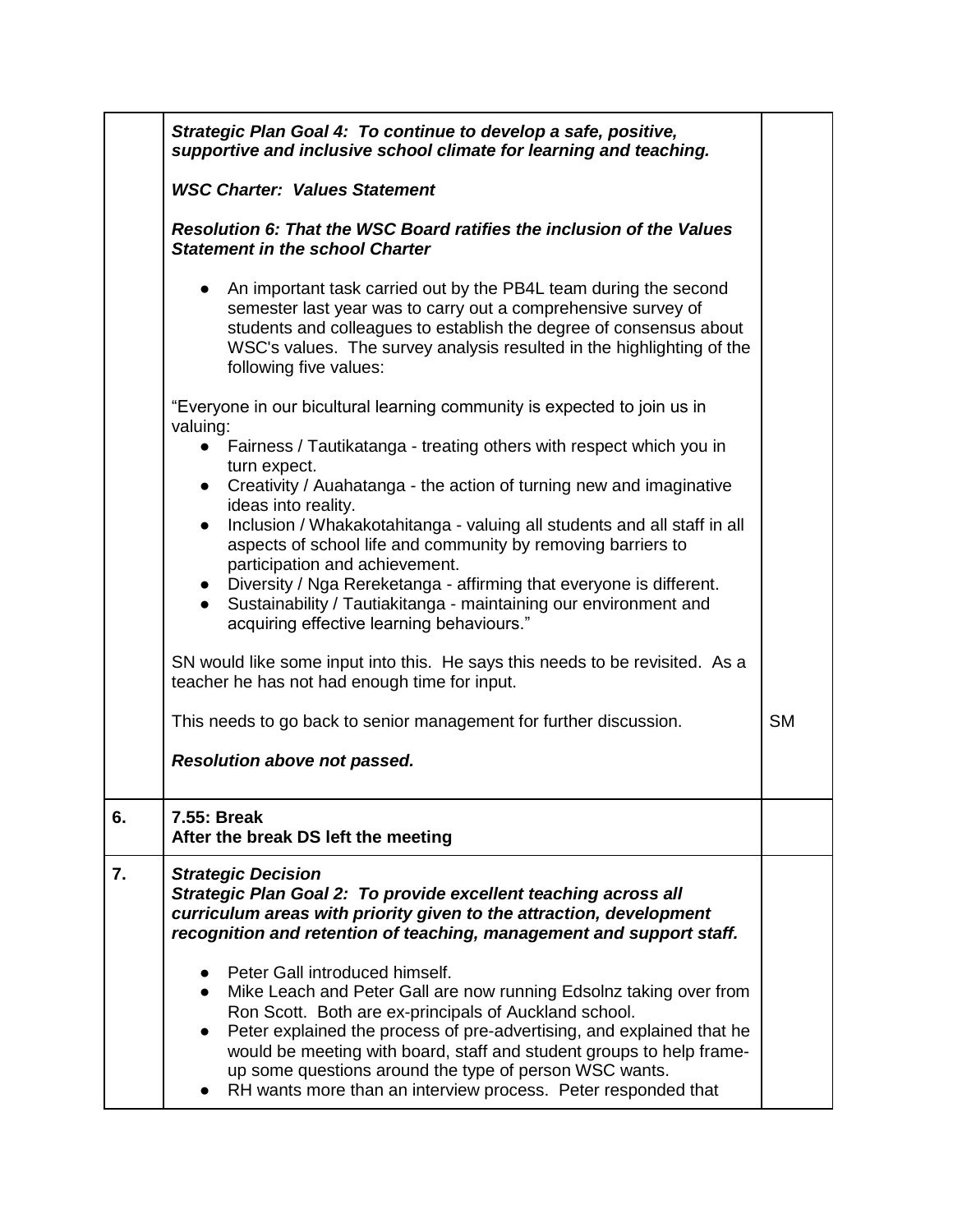|    | some applicants will not want to be identified to the staff. WB<br>supported RH's suggestion about staff knowing who was being<br>interviewed.<br>JM proposed two weekends for interviews, not one.<br>$\bullet$<br>JM asked: "What is the culture we are going to promote? What are<br>$\bullet$<br>we looking for?"<br>JM suggested that as a group we need to meet and scope it out. TW<br>$\bullet$<br>agreed it needs coping.<br>There is a message on the table that we want someone innovative.<br>$\bullet$<br>• We need to allow more time for the interviews.<br>The meeting process of talking with staff, students, BOT starts next<br>$\bullet$<br>week and the the board needs to be flexible. This information needs<br>to be fed to the committee and the committee will draft an<br>advertisement which will be circulated to the board.<br>MB suggested a google doc in the form of a survey to staff. People<br>to be included: BOT, SMT, HOD, HOH, PPTA, older experienced<br>staff, group of newer staff, Kura, student groups (student leadership,<br>junior council). Peter to organise the survey within the next week.<br>1st of October for interviews.<br>$\bullet$<br>• Peter to meet with staff and students and report back to board.<br>• Peter left the meeting.<br>• Some board members had reservations about the consultant.<br>TC reminded BOT that Peter had a good educational background. |                              |
|----|----------------------------------------------------------------------------------------------------------------------------------------------------------------------------------------------------------------------------------------------------------------------------------------------------------------------------------------------------------------------------------------------------------------------------------------------------------------------------------------------------------------------------------------------------------------------------------------------------------------------------------------------------------------------------------------------------------------------------------------------------------------------------------------------------------------------------------------------------------------------------------------------------------------------------------------------------------------------------------------------------------------------------------------------------------------------------------------------------------------------------------------------------------------------------------------------------------------------------------------------------------------------------------------------------------------------------------------------------------------------------------------------------------------------------------|------------------------------|
|    | John to ask Peter to rework his proposal to reflect the Board's needs.<br>$\bullet$                                                                                                                                                                                                                                                                                                                                                                                                                                                                                                                                                                                                                                                                                                                                                                                                                                                                                                                                                                                                                                                                                                                                                                                                                                                                                                                                              |                              |
|    | SN to be a good source of support for Peter to consult with about the<br>$\bullet$<br>type of person we are looking for. GS to help liaison of this.                                                                                                                                                                                                                                                                                                                                                                                                                                                                                                                                                                                                                                                                                                                                                                                                                                                                                                                                                                                                                                                                                                                                                                                                                                                                             |                              |
|    | <b>Resolution 7:</b><br>That the WSC Board confirms the appointment of EDSol as the<br>consultancy contracted to manage the appointment of the new<br>principal. (moved John Loof / Trevor Crosby - carried)                                                                                                                                                                                                                                                                                                                                                                                                                                                                                                                                                                                                                                                                                                                                                                                                                                                                                                                                                                                                                                                                                                                                                                                                                     |                              |
|    | JM and RH to be on the sub committee.<br>$\bullet$<br>JL to put together a document about end-of-year arrangements for                                                                                                                                                                                                                                                                                                                                                                                                                                                                                                                                                                                                                                                                                                                                                                                                                                                                                                                                                                                                                                                                                                                                                                                                                                                                                                           | <b>JM &amp;</b><br><b>RH</b> |
|    | board input.<br>GS to call a hui for a committee for end-of-year arrangements.                                                                                                                                                                                                                                                                                                                                                                                                                                                                                                                                                                                                                                                                                                                                                                                                                                                                                                                                                                                                                                                                                                                                                                                                                                                                                                                                                   | GS                           |
| 8. | <b>Monitoring:</b>                                                                                                                                                                                                                                                                                                                                                                                                                                                                                                                                                                                                                                                                                                                                                                                                                                                                                                                                                                                                                                                                                                                                                                                                                                                                                                                                                                                                               |                              |
|    | <b>Nga Puna O Waiorea</b>                                                                                                                                                                                                                                                                                                                                                                                                                                                                                                                                                                                                                                                                                                                                                                                                                                                                                                                                                                                                                                                                                                                                                                                                                                                                                                                                                                                                        |                              |
|    | Co-governance and Constitution. Plan to convene in a week or so.<br>Rob to come back to TW and JT,                                                                                                                                                                                                                                                                                                                                                                                                                                                                                                                                                                                                                                                                                                                                                                                                                                                                                                                                                                                                                                                                                                                                                                                                                                                                                                                               | <b>RC</b>                    |
|    | <b>Finance</b><br>TC reported that finances are on track.<br>$\bullet$<br>JM & TW to meet re finances for end-of-year arrangements.<br>$\bullet$                                                                                                                                                                                                                                                                                                                                                                                                                                                                                                                                                                                                                                                                                                                                                                                                                                                                                                                                                                                                                                                                                                                                                                                                                                                                                 | $JM$ &<br><b>TW</b>          |
|    | <b>Health &amp; Safety</b><br>This committee has met. Actively reviewing the Ministry's new<br>handbook. The committee is engaged.                                                                                                                                                                                                                                                                                                                                                                                                                                                                                                                                                                                                                                                                                                                                                                                                                                                                                                                                                                                                                                                                                                                                                                                                                                                                                               |                              |